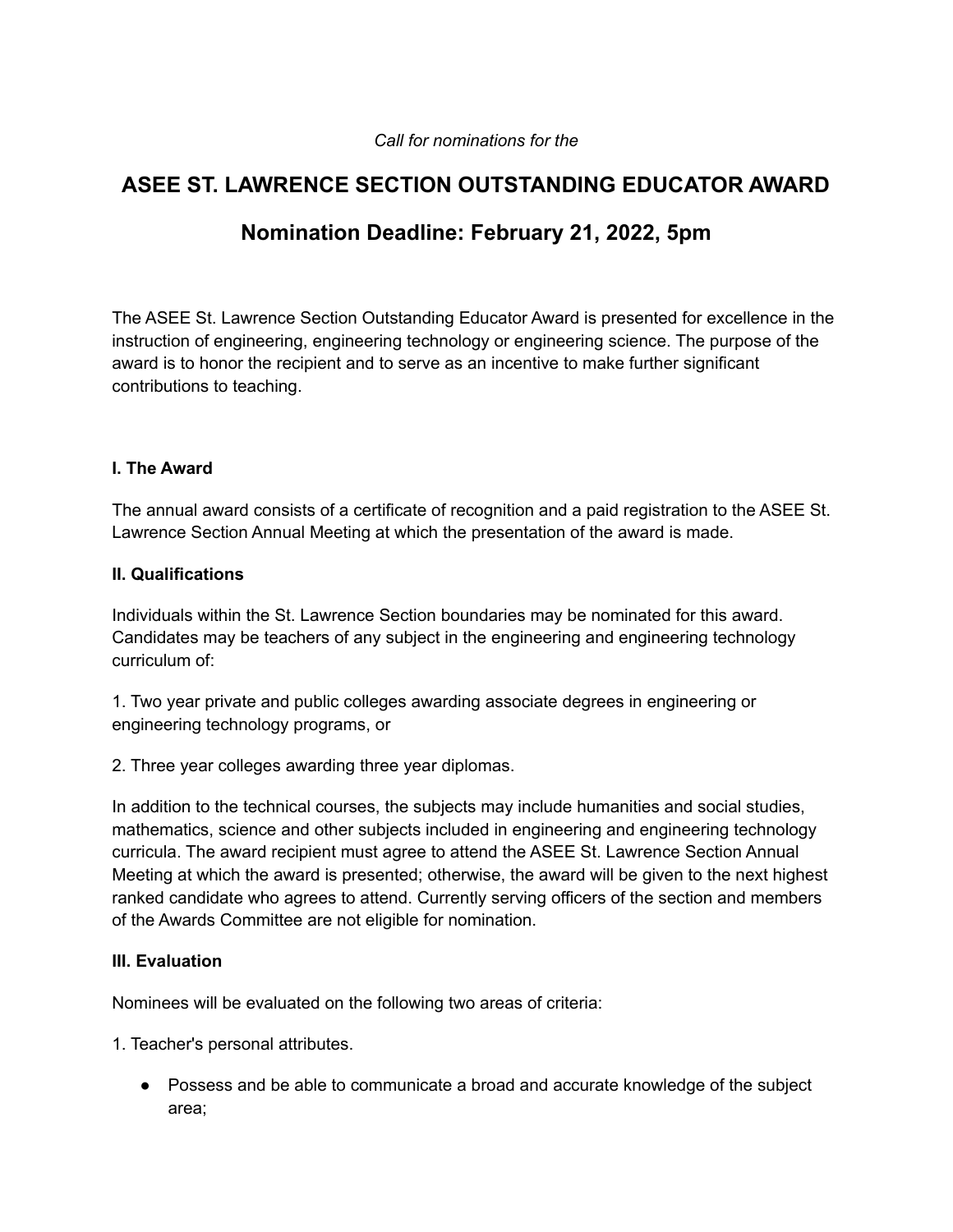- Possess self-confidence, create a feeling of harmony between self and students, and be able to meet difficulties with poise;
- Possess a sense of proportion, stressing fundamentals and disregarding trivial detail, and give assignments that challenge students, demanding thinking in the completion of assignments;
- Demonstrate an intense interest and enthusiasm for the subject area thereby motivating students to their fullest capacities;
- Be available for counseling students before and after graduation.
- 2. Teacher's professional contributions.
	- Participation in the development of courses or curricula;
	- Contribution to the improvement of laboratories or other facilities;
	- Development of a generally applicable conceptual, mathematical or probability model;
	- Publication of original work through any information medium;
	- Development of teaching equipment or development of a wider application of teaching equipment previously developed.

## **IV. Nomination Procedure**

Any member of the section (student, professional, etc.) may nominate candidates for this award by preparing a nomination package that must include the following. Self-nominations will not be accepted.

- 1. ASEE Awards cover page / Awards [Nomination](https://sites.asee.org/stl/wp-content/uploads/sites/43/2019/08/ASEE-Award-Nomination-Form.pdf) Form.
- 2. Fifty-word citation suitable for reading at the annual award ceremony.

3. Documentation related to the award criteria consisting of no more than 4 pages. (Other personal vita/information will be disregarded).

- 4. Candidate's statement (no more than 500 words) regarding their teaching philosophy.
- 5. Three letters of recommendation from students or past students.
- 6. Three letters of recommendation from faculty, administration, or industry peers.

7. Candidate's commitment statement to attend the ASEE St. Lawrence Section Annual Meeting, if selected, to receive the Section Outstanding Educator Award.

*An electronic copy of the complete nomination package* should be sent to the ASEE St. Lawrence Section Awards Committee Chair at the e-mail address listed below and must be received by 5:00pm, Monday, February 21, 2022. Any material received by the Awards